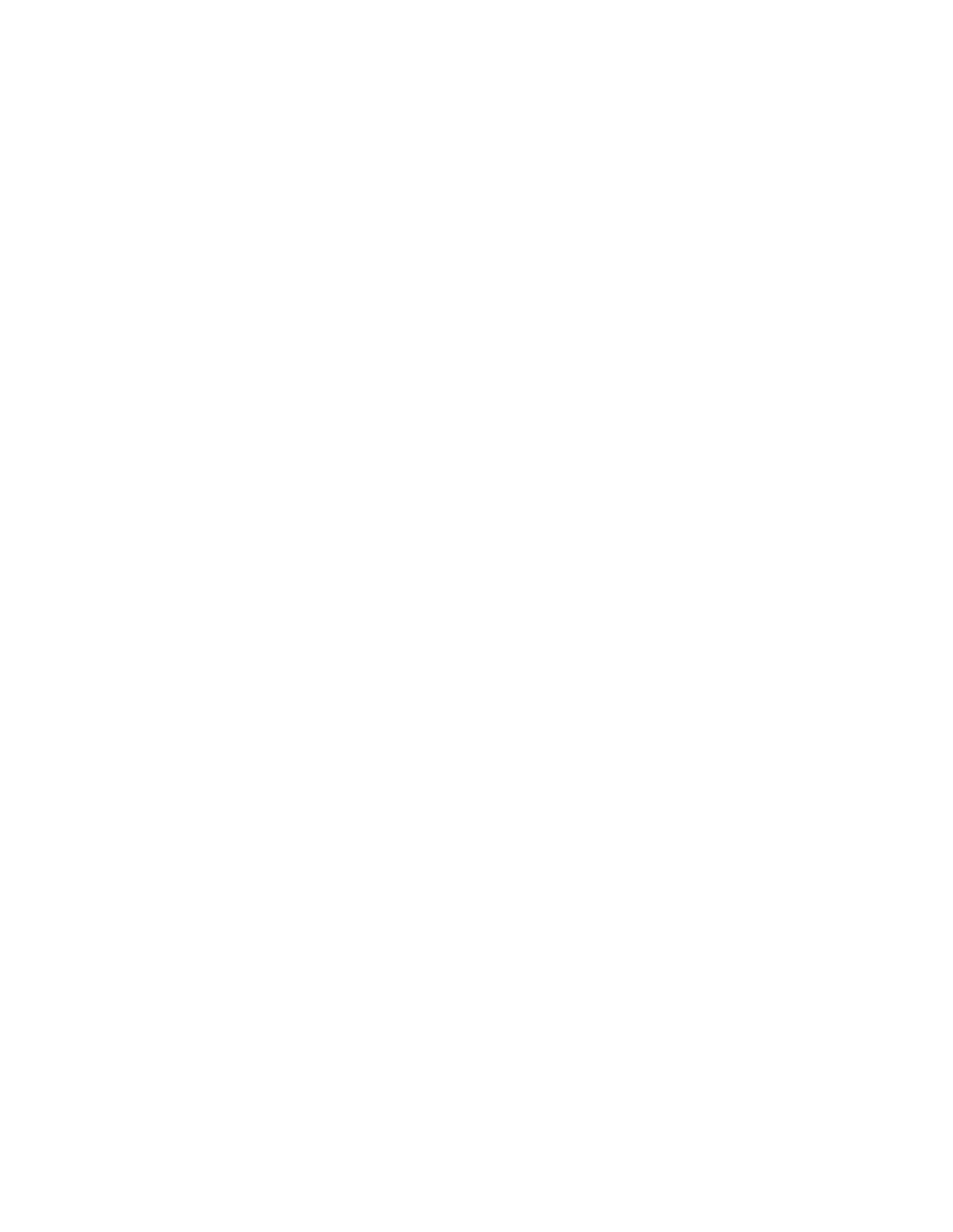## **BURKE, Justice.**

[¶1] Appellant, Wyoming Workers' Safety and Compensation Division, challenges an order from the Office of Administrative Hearings granting permanent total disability benefits to Leonard Singer. The Division contends the award should have been reduced by the amount of the award Mr. Singer previously received for his permanent partial impairment. The Division challenged the hearing examiner's ruling in district court and the appeal was certified to this Court. We reverse.

## *ISSUE*

[¶2] The Division presents the following issue:

Did the hearing examiner, as a matter of fact and law, misinterpret and misapply Wyo. Stat. Ann. §§ 27-14-405 and 27-14-406 in concluding the legislature did not intend for previous physical impairment awards to be deducted from permanent total disability awards granted pursuant to the Wyoming Worker's Compensation Act?

## *FACTS*

[¶3] This case involves the relationships among permanent partial impairment, permanent partial disability, and permanent total disability awards. Mr. Singer experienced a work-related injury in 2002 and received workers' compensation benefits related to the injury. In 2003, it was determined that Mr. Singer had a 30 percent whole body permanent partial impairment due to his injury and he accepted a permanent partial impairment award of \$22,118.45 from the Division. In 2004, he received a permanent partial disability award of \$49,009.94 as a result of the same injury. In 2009, the Division determined that Mr. Singer was entitled to a permanent total disability award of \$202,000.80 due to the progression of his injury.

[¶4] The Division reduced Mr. Singer's permanent total disability award by \$49,009.94 for the previous permanent partial disability award and by \$22,118.45 for the previous permanent partial impairment award. The award was also discounted due to Mr. Singer's election to receive the award in lump-sum. The resulting amount of \$115,159.18 was paid to Mr. Singer. Mr. Singer agreed that his previous permanent partial disability award should be deducted, but objected to the deduction of his previous permanent partial impairment award. The matter was referred to the Office of Administrative Hearings for a contested case hearing. The hearing examiner concluded that the Division had incorrectly reduced Mr. Singer's permanent total disability award by the amount paid to Mr. Singer for his previous permanent partial impairment award. The Division petitioned for review by the district court. The district court certified the matter to this Court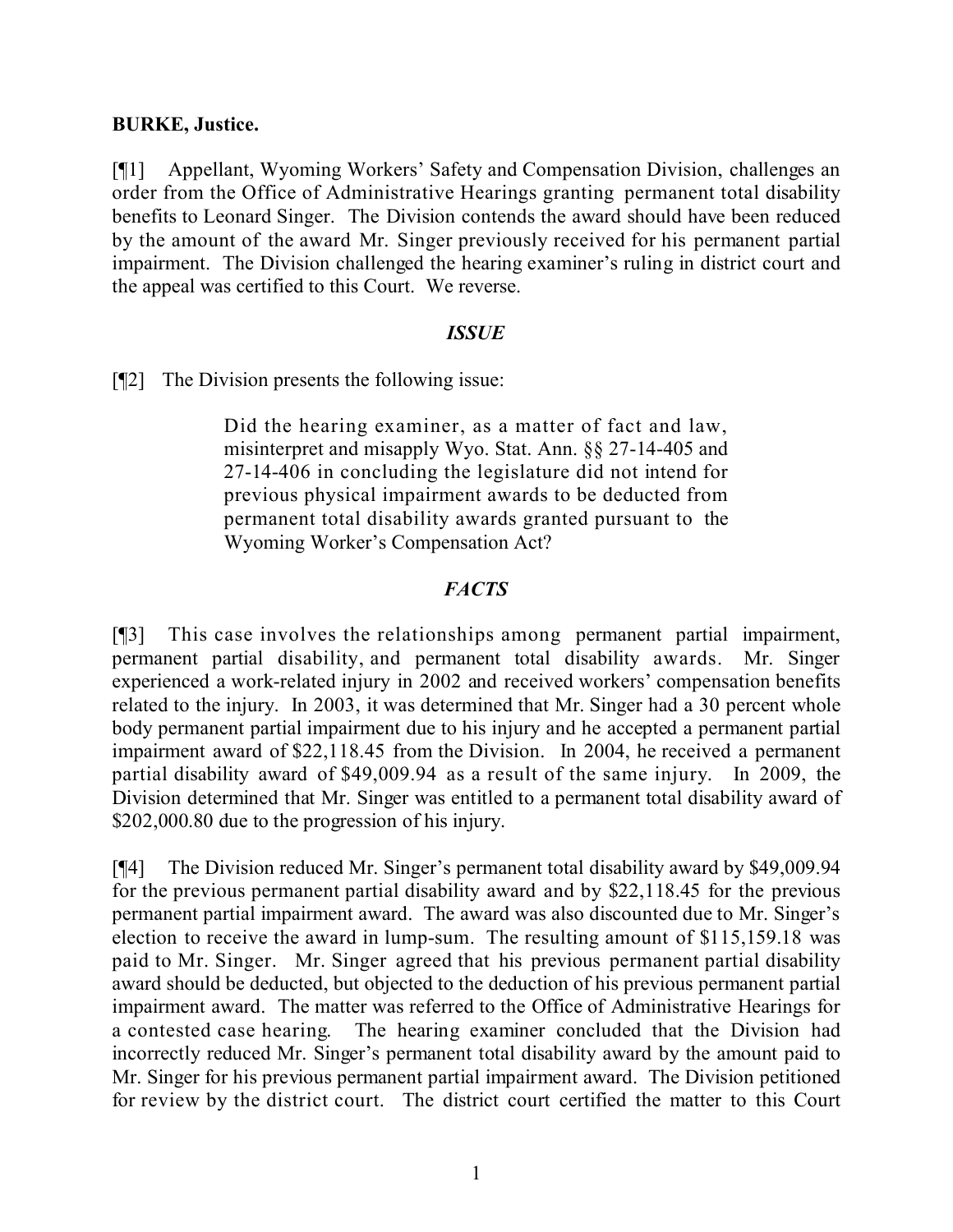pursuant to W.R.A.P. 12.09(b), and we accepted the case for review.

### *STANDARD OF REVIEW*

[¶5] The facts in this case are not in dispute. We are presented solely with a question of statutory interpretation. When the issue is one of interpretation and application of law, we give no deference to an agency's decision:

> The interpretation and correct application of the provisions of the Wyoming Worker's Compensation Act are questions of law over which our review authority is plenary. Conclusions of law made by an administrative agency are affirmed only if they are in accord with the law. We do not afford any deference to the agency's determination, and we will correct any error made by the agency in either interpreting or applying the law.

*Ball v. State ex rel. Wyo. Workers' Safety & Comp. Div.*, 2010 WY 128, ¶ 18, 239 P.3d 621, 627 (Wyo. 2010) (quoting *State ex rel. Wyo. Workers' Safety & Comp. Div. v. Faulkner,* 2007 WY 31, ¶ 10, 152 P.3d 394, 396 (Wyo. 2007)). In other words, we review *de novo* an agency's conclusions of law. *Dale v. S & S Builders, LLC,* 2008 WY 84, ¶ 26, 188 P.3d 554, 561-62 (Wyo. 2008).

#### *DISCUSSION*

[¶6] The statute at the heart of this dispute is Wyo. Stat. Ann. § 27-14-406, which states:

#### **§ 27-14-406. Permanent total disability; benefits.**

(a) Subject to W.S. 27-14-602, upon certification by a physician licensed to practice surgery or medicine that an injury results in permanent total disability as defined under W.S. 27-14-102(a)(xvi), an injured employee shall receive for eighty (80) months a monthly payment as provided by W.S. 27-14-403(c) **less any previous awards under W.S. 27-14- 405 which were involved in the determination of permanent total disability**, and dependent children shall receive an award as provided by W.S. 27-14-403(b). The monthly payment amount computed under W.S. 27-14-403(c) and any amount awarded under W.S. 27-14-408 **shall constitute the exclusive benefit for both the physical impairment and the economic loss resulting from an**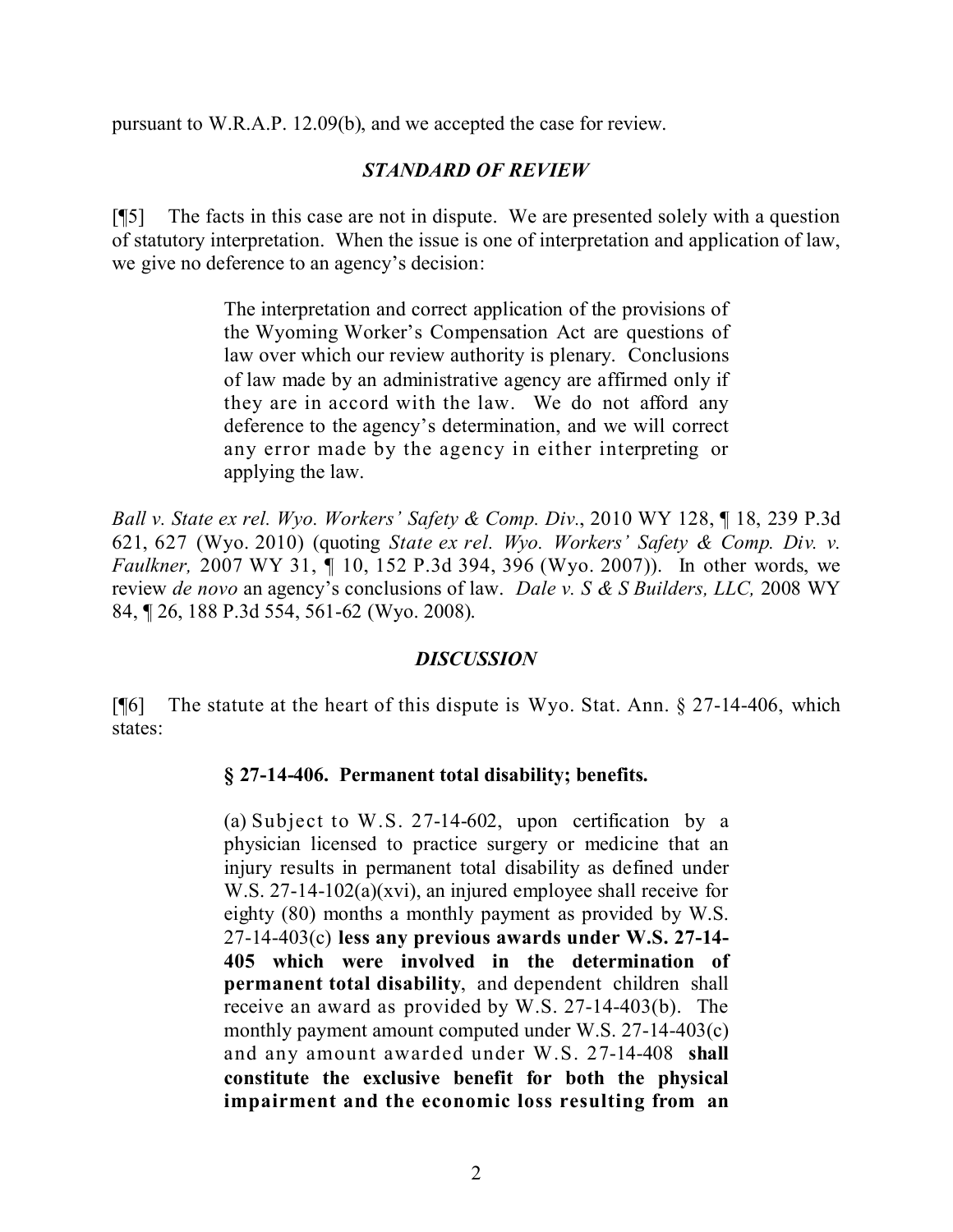**injury**, including loss of earnings, extra expenses associated with the injury and vocational rehabilitation. An employee shall not receive benefits under this section if receiving benefits under W.S. 27-14-404 or 27-14-405.

(LexisNexis 2009) (emphasis added). It is undisputed that Mr. Singer's previous impairment award was made "under Wyo. Stat. Ann. § 27-14-405." The hearing examiner concluded, however, that the permanent partial impairment award should not have been deducted from the permanent total disability award because it was not an award that was "involved in the determination of permanent total disability." The Division disagrees with that interpretation.

[¶7] In resolving this issue we are guided by well-established rules of statutory interpretation.

> First, we determine if the statute is ambiguous or unambiguous. A statute is unambiguous if its wording is such that reasonable persons are able to agree as to its meaning with consistency and predictability. Unless another meaning is clearly intended, words and phrases shall be taken in their ordinary and usual sense. Conversely, a statute is ambiguous only if it is found to be vague or uncertain and subject to varying interpretations.

*Sinclair Oil v. Wyoming Dep't of Revenue*, 2010 WY 122, ¶ 7, 238 P.3d 568, 570- 71 (Wyo. 2010) (quoting *BP America Production Co. v. Dep't of Revenue*, 2006 WY 27, ¶ 20, 130 P.3d 438, 464 (Wyo. 2006)). When a statute is ambiguous, "the court will resort to general principles of statutory construction in an attempt to ascertain legislative intent." *Deloges v. State ex rel. Wyo. Workers' Compensation Division*, 750 P.2d 1329, 1331 (Wyo. 1988).

[¶8] Wyo. Stat. Ann. § 27-14-406 mandates deduction of "any previous awards under W.S. 27-14-405 which were involved in the determination of permanent total disability." Wyo. Stat. Ann. § 27-14-405 provides for both impairment and disability awards:

# **§ 27-14-405. Permanent partial disability; benefits; schedule; permanent disfigurement; disputed ratings.**

(f) An injured employee suffering an ascertainable loss may apply for a permanent partial impairment award as provided in this section.

. . .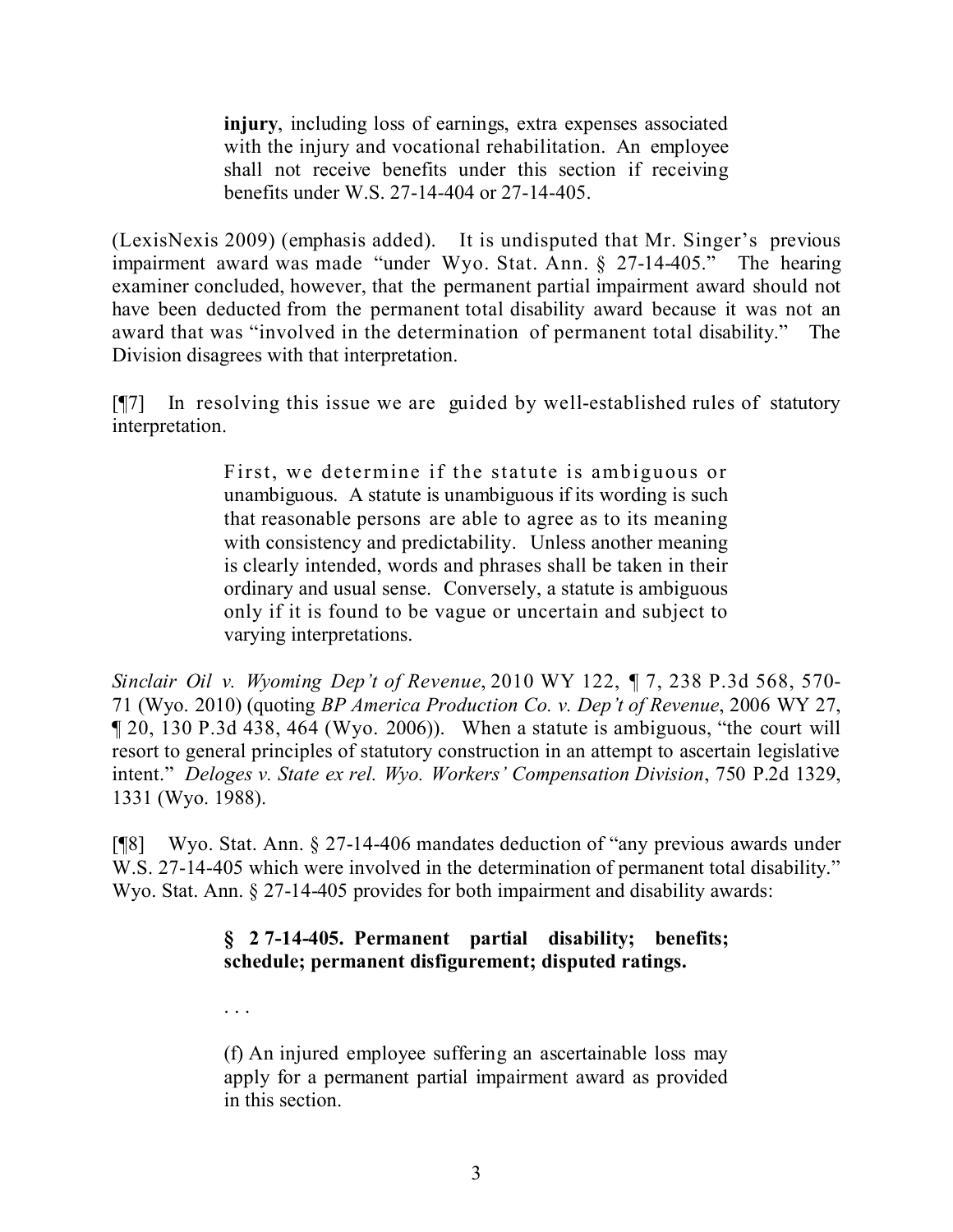(g) An injured employee's impairment shall be rated by a licensed physician using the most recent edition of the American Medical Association's guide to the evaluation of permanent impairment. The award shall be paid as provided by W.S. 27-14-403 for the number of months determined by multiplying the percentage of impairment by sixty (60) months.

(h) An injured employee awarded permanent partial impairment benefits may apply for a permanent disability award subject to the following terms and conditions:

> (i) The injured employee is because of the injury, unable to return to employment at a wage that is at least ninety-five percent (95%) of the monthly gross earnings the employee was earning at the time of injury;

> (ii) An application for permanent partial disability is filed not before three (3) months after the date of ascertainable loss or three (3) months before the last scheduled impairment payment, whichever occurs later, but in no event later than one (1) year following the later date; and

> (iii) The employee has actively sought suitable work, considering the employee's health, education, training and experience.

Wyo. Stat. Ann. § 27-14-405(f)-(h) (LexisNexis 2009).<sup>1</sup>

[¶9] A permanent partial impairment award is a prerequisite to a permanent partial disability award. Wyo. Stat. Ann. § 27-14-405(h). Because of this requirement, the Division asserts that Mr. Singer's prior impairment award was necessarily "involved in the determination of permanent total disability." It is difficult to disagree with that conclusion. The word "involved" is defined as "[c]onnected by participation or

<sup>&</sup>lt;sup>1</sup> Sections (a) through (e) were repealed and renumbered when the Worker's Compensation Act was amended in 1994. 1994 Wyo. Sess. Laws, ch. 86, § 2.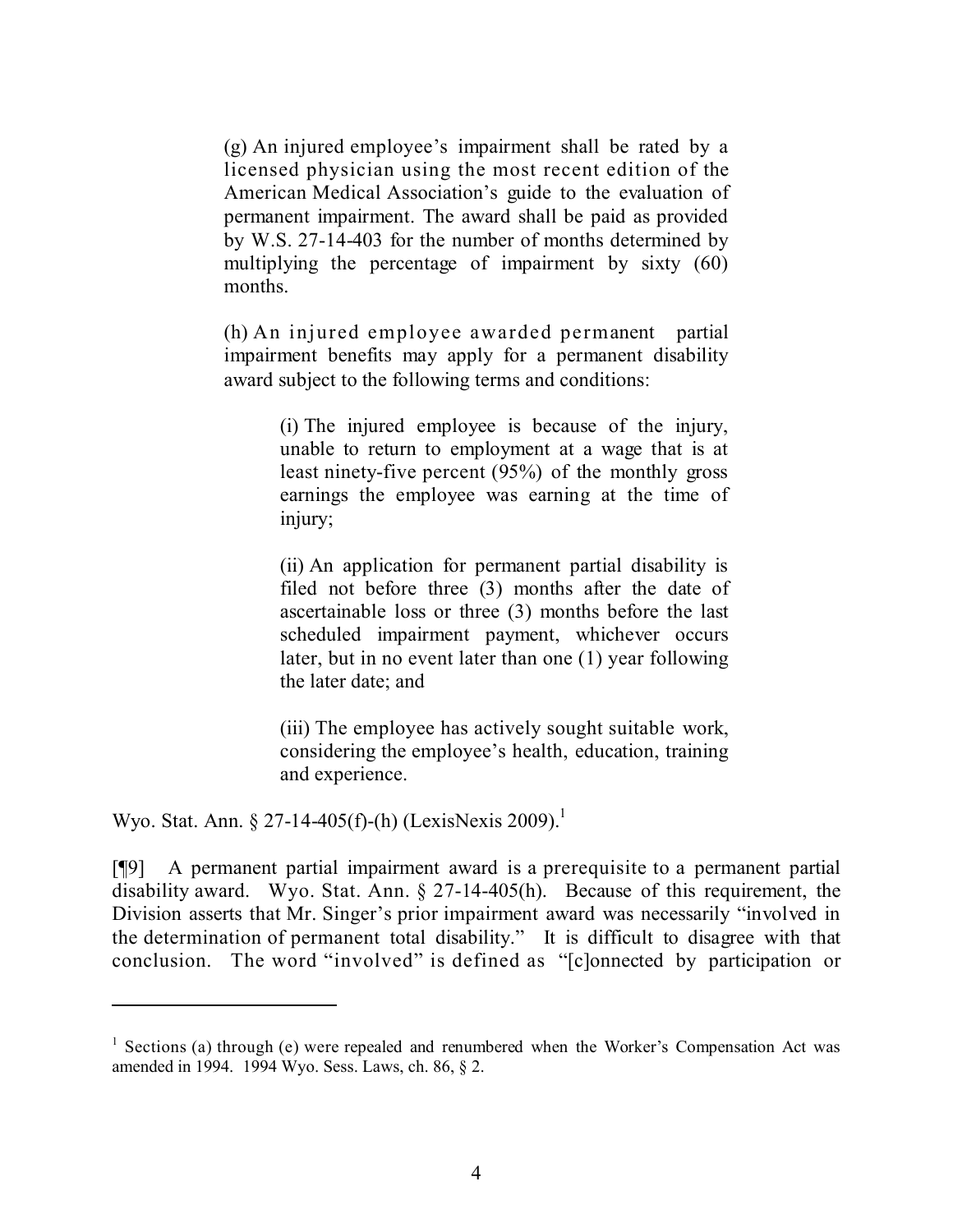association." *American Heritage College Dictionary* 730 (4th ed. 2004). Clearly, Mr. Singer's prior impairment award was "connected" to or "associated" with his disability award. It is tempting to end our analysis at this point. It would be possible to conclude that the statute is unambiguous and that deduction of any prior impairment award is mandated by the statute. Unfortunately, resolution of this issue is not so clear cut.

[¶10] The Division asserts that all prior impairment awards made under Wyo. Stat. Ann. § 27-14-405 must be deducted from any permanent total disability award. Mr. Singer counters that such an interpretation would render the phrase "which were involved in the determination of permanent total disability" superfluous. If all impairment and disability awards made under Wyo. Stat. Ann. § 27-14-405 must be deducted, according to Mr. Singer, there is no need for the language in dispute. The statute could have achieved the same result by removing the phrase "which were involved in the determination of permanent total disability." The deduction language of the statute would simply read "less any previous awards under W.S. 27-14-405."

[¶11] Mr. Singer's position is at the opposite end of the spectrum from that of the Division. He contends the deduction requirement applies only to prior *disability* awards made under Wyo. Stat. Ann. § 27-14-405 and never requires deduction of an *impairment* award. In making this assertion, Mr. Singer relies primarily on precedent from this Court recognizing the distinction between "impairment" and "disability." The Division counters that the legislature could have achieved the same result by limiting the deduction language to disability awards. The statute would then read, "less any previous awards under Wyo. Stat. Ann. § 27-14-405(h)." The Division also points out that we must interpret all portions of the statute *in pari materia*, and that adoption of Mr. Singer's interpretation would contradict the clear expression of legislative intent found in Wyo. Stat. Ann. § 27-14-406(a), which states: "The monthly payment amount computed under W.S. 27-14-403(c) and any amount awarded under W.S. 27-14-408 **shall constitute the exclusive benefit for both the physical impairment and the economic loss resulting from an injury**, including loss of earnings, extra expenses associated with the injury and vocational rehabilitation." (Emphasis added.)

[¶12] We must attempt to discern a legislative intent that provides meaning to the disputed phrase. "[I]t is a fundamental rule of statutory interpretation that all portions of an act must be read in pari materia, and every word, clause, and sentence must be construed so that no part is inoperative or superfluous." *Deloges*, 750 P.2d at 1331.

[¶13] The apparent purpose of the statutorily required deduction is to prevent a double recovery of benefits to the injured worker. "[T]he law does not allow one to receive double compensation for the same injury." *Taylor v. State ex rel. Wyo. Workers' Safety & Comp. Div.*, 2003 WY 83, ¶ 11, 72 P.3d 799, 802 (Wyo. 2003). It is undisputed that receipt of payment for a partial disability in addition to payment in full for a total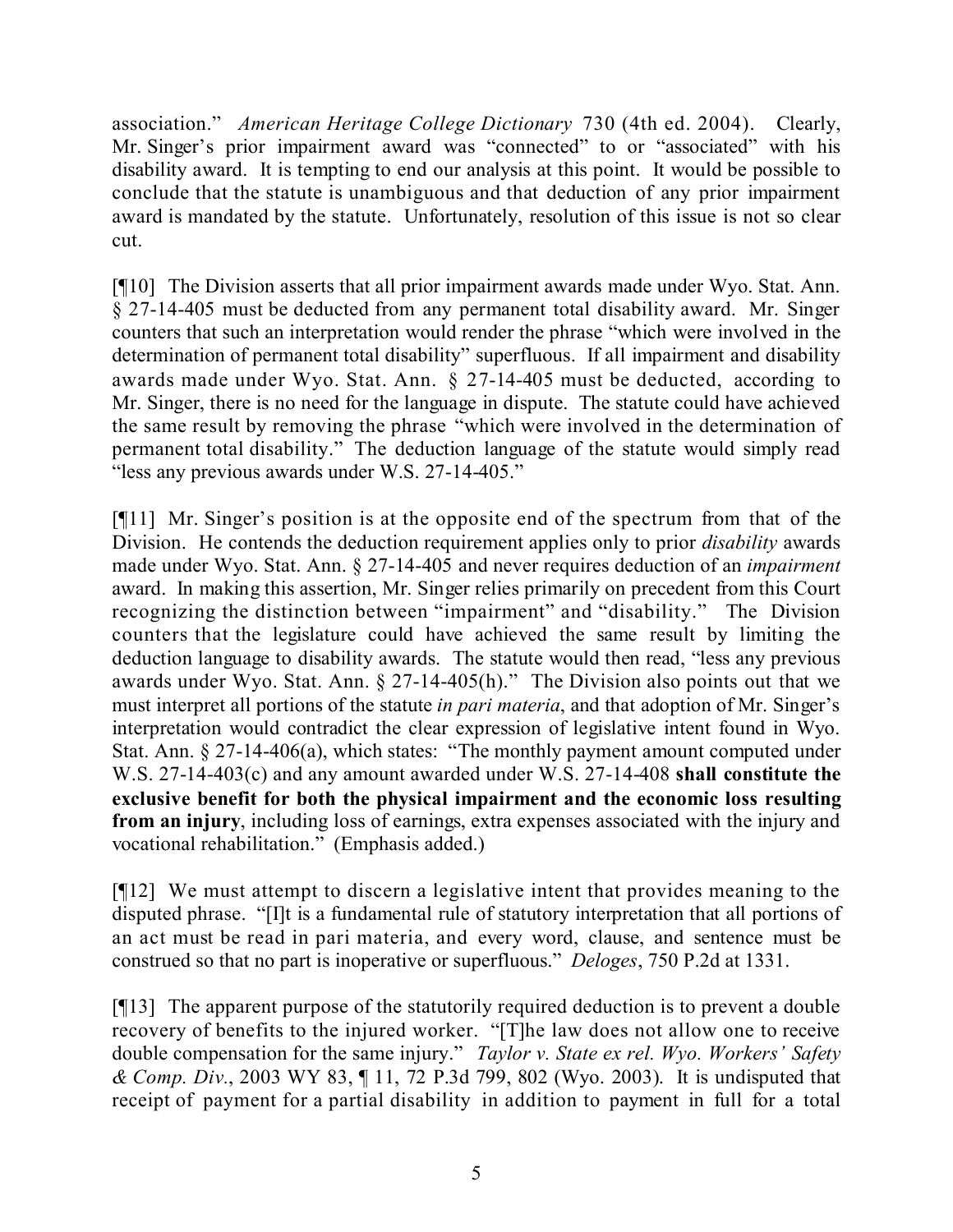disability for the same injury would be a double recovery. It is not so clear that payment for a partial impairment plus payment for a total disability for the same injury would also be a double recovery.

[¶14] There is a distinction between the concepts of impairment and disability. This distinction is indicated by the Worker's Compensation Act itself, our precedent, and the AMA Guides to the Evaluation of Permanent Impairment (Guides), which are used to rate an injured worker's impairment pursuant to Wyo. Stat. Ann. § 27-14-405(g). Each of these authorities indicates that "impairment" connotes physical loss associated with an injury, whereas "disability" connotes economic loss associated with an injury. *See* Wyo. Stat. Ann. § 27-14-102(a)(xv), (xvi) (defining disability in terms of the economic loss to an injured employee); Wyo. Stat. Ann. § 27-14-405 (indicating that an employee's inability to work is a prerequisite to a disability award, but that the ability to work has no impact on eligibility for an impairment award); *Himes v. Petro Engineering and Construction*, 2003 WY 5, ¶ 16 n.1, 61 P.3d 393, 398 n.1 (Wyo. 2003) (noting that the Worker's Compensation Act provides that a permanent partial impairment rating "is strictly a medical question and is unrelated to the claimant's ability to work"); *McCarty v. Bear Creek Uranium Company*, 694 P.2d 93, 94 (Wyo. 1985) (stating that "[i]n worker's compensation law, disability means an impairment of earning capacity"); Robert D. Rondinelli, et al., *AMA Guides to the Evaluation of Permanent Impairment* 5 (6th ed. 2008) (defining "impairment" in terms of loss of use of body structure or body function and defining "disability" in terms of activity or participation limitations).

[¶15] Mr. Singer contends that the distinction is significant. He notes that it is possible to incur an impairment without incurring a disability. He points out that under Wyo. Stat. Ann. § 27-14-405, a qualifying impaired worker may receive both a permanent partial impairment award and a permanent partial disability award. He contends that interpreting Wyo. Stat. Ann. § 27-14-406 to require deduction of an impairment award, as urged by the Division, would produce an absurd result. There is, he contends, no logical reason for mandating deduction of impairment awards under Wyo. Stat. Ann. § 27-14-406 on the basis that they constitute a double recovery when Wyo. Stat. Ann. § 27- 14-405 clearly allows a worker to receive both benefits. Stated differently, if impairment benefits are included in all disability awards, they should be deducted from a permanent partial disability award under Wyo. Stat. Ann. § 27-14-405. That statute does not require such a deduction.

[¶16] In making this argument, however, Mr. Singer ignores a significant statutory difference between Wyo. Stat. Ann. § 27-14-405 and Wyo. Stat. Ann. § 27-14-406. The total disability statute, Wyo. Stat. Ann. § 27-14-406, states that "[t]he monthly payment amount computed under W.S. 27-14-403(c) and any amount awarded under W.S. 27-14- 408 shall constitute the exclusive benefit for both the physical impairment and the economic loss resulting from an injury." This language indicates legislative intent that a permanent total disability award includes benefits for both disability and impairment.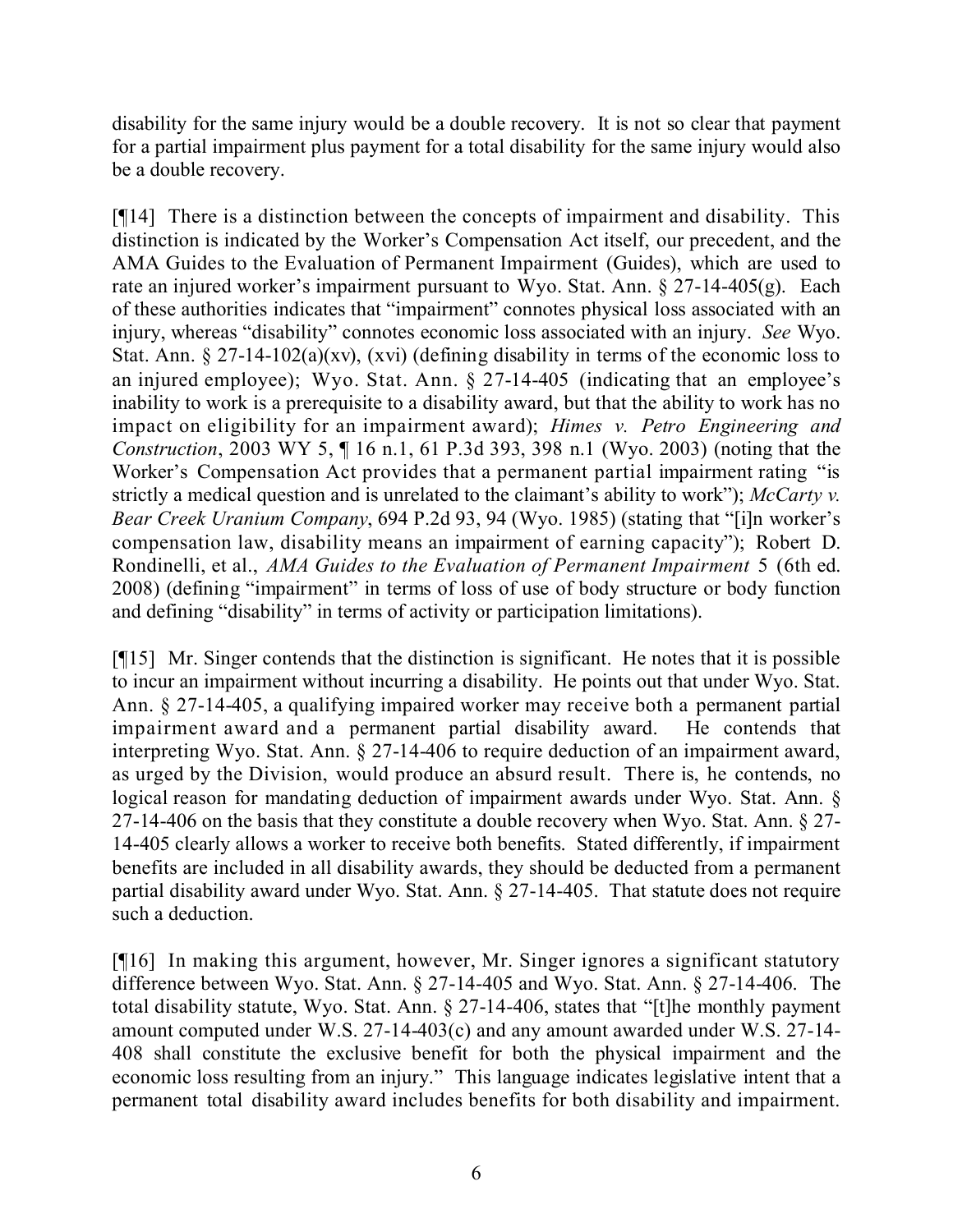There is no similar indication of legislative intent in Wyo. Stat. Ann. § 27-14-405. Further, Mr. Singer's argument ignores the possibility that the legislature included an impairment award in the calculation of a permanent total disability award, but not in the calculation of a permanent partial disability award.<sup>2</sup>

[¶17] Mr. Singer and the Division have both approached the issue in all or nothing fashion. The Division contends that all awards under Wyo. Stat. Ann. § 27-14-405 must be deducted. Mr. Singer contends that only disability awards are required to be deducted. Neither has addressed the possibility that some impairment awards are required to be deducted, but others are not.

[ $[$ [18] According to Wyo. Stat. Ann. § 27-14-405(g), an impairment "shall be rated by a licensed physician using the most recent edition of the American Medical Association's guide to the evaluation of permanent impairment." The Guides explain that an "[i]mpairment rating enables the physician to render a quantitative estimate of losses to the individual as a result of their health condition, disorder, or disease. Impairment ratings are defined by anatomic, structural, functional, and diagnostic criteria." *AMA Guides*, at 5. The Guides use the concept of "whole person impairment," which takes into account "the severity of the organ or body system impairment and the resulting *functional limitations of the whole person.*" *Id.* at 21 (emphasis in original). When an employee has multiple impairments, the Guides require each impairment to be calculated individually and then combined to reach a whole person impairment rating. A physician is instructed to "[c]ombine multiple impairments for a final composite whole person impairment number, . . . [d]iscuss how individual ratings were combined or added to create a final number[, and] . . . [i]nclude a summary list of impairments and impairment ratings by percentage, including calculation of the whole person impairment, as appropriate." *Id.* at 28. The Guides' requirement that impairments be individually rated permits identification of the particular injuries, and consequently, the particular components of awards, that are related to a determination of permanent total disability.

[¶19] It is not difficult to envision a scenario where an employee sustains multiple injuries in a single work-related incident. For example, the employee, in one incident, could injure his back and foot resulting in permanent impairment from both injuries. It is possible that the back injury, irrespective of the foot injury, could progress and eventually result in a permanent total disability award. If the statutory deduction language was applied in such a situation, it would be possible to conclude that the legislature intended that the portion of the partial impairment award attributable to the back injury should be

 $2$  The payment period for permanent disability benefits was increased from 60 months to 80 months when the Worker's Compensation Act was amended in 1994. This change coincided with the addition of the impairment benefit for the injured worker. 1994 Wyo. Sess. Laws, ch. 86, § 2.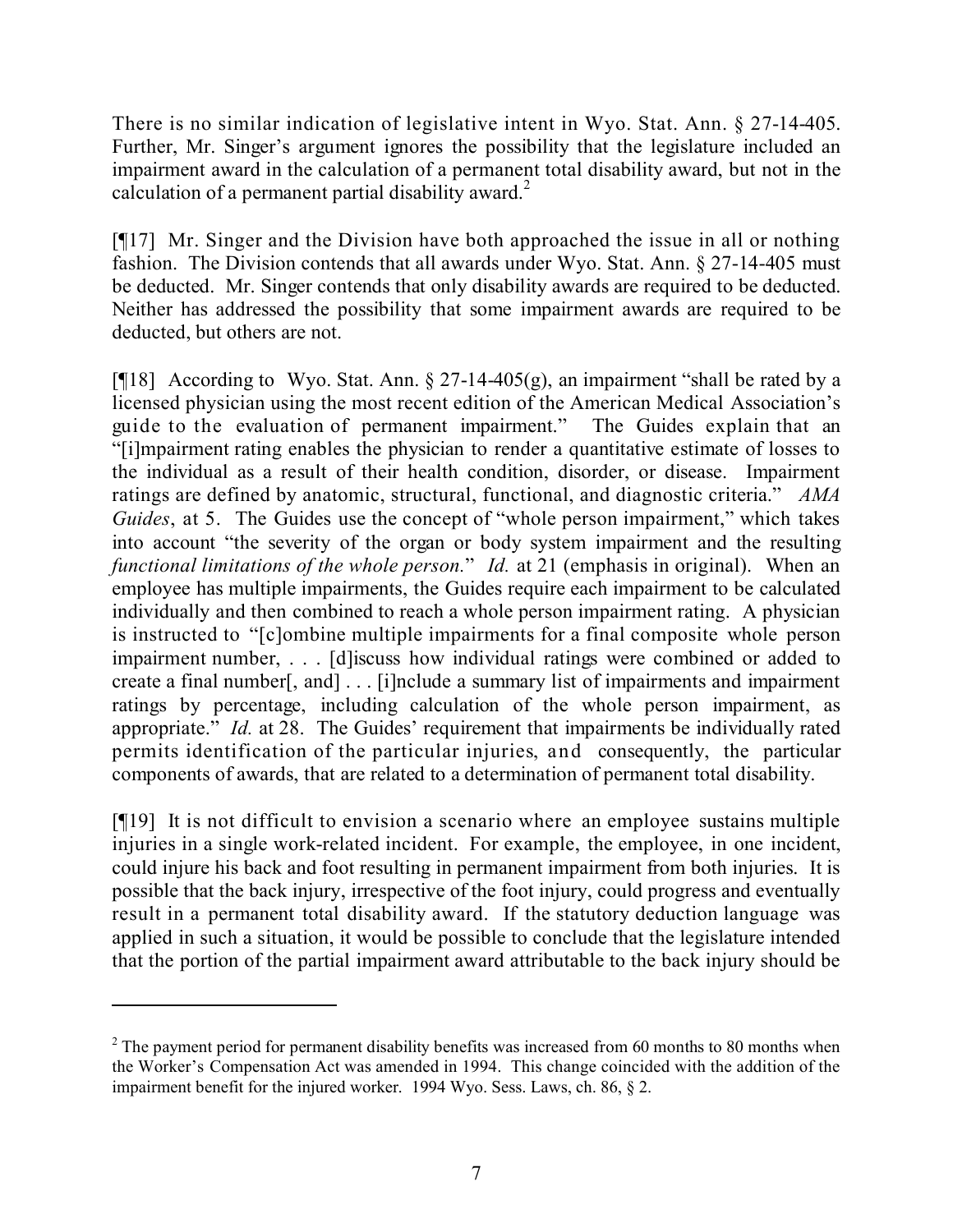deducted, but that the portion of the partial impairment award attributable to the foot injury should not be deducted because it was not "involved in the determination of permanent total disability."

[¶20] In the final analysis, we must conclude that Wyo. Stat. Ann. § 27-14-406 is ambiguous. The language in dispute is susceptible to more than one reasonable interpretation. Because an impairment award under Wyo. Stat. Ann. § 27-14-405 is a prerequisite to a disability award, it is possible to conclude that the legislature intended that all impairment and disability awards under Wyo. Stat. Ann. § 27-14-405 must be deducted. Because of the distinction between impairment and disability, it is also possible that the legislature intended that no previous impairment awards should be deducted. Finally, it is possible to conclude that the legislature intended that some, but not all, impairment awards must be deducted.

[¶21] Having concluded that the statutory language is ambiguous, we must determine legislative intent. We do so by applying our rules of statutory construction. We must then apply the statute to the specific facts at issue here.

[¶22] In this case, Mr. Singer does not contend that there is any aspect of his impairment that is unrelated to his permanent total disability. He contends that none of his prior impairment award should be deducted and that the statute should be interpreted to require deduction of disability awards only. We are unable to reach that conclusion.

[¶23] When we apply our rules of statutory construction, we are forced to conclude that the legislature intended that Mr. Singer's prior impairment award must be deducted from his permanent total disability award. As previously mentioned, we must construe the statute *in pari materia*. Wyo. Stat. Ann. § 27-14-406(a) contains a clear expression of legislative intent: "The monthly payment amount . . . shall constitute **the exclusive benefit for both the physical impairment and the economic loss** resulting from an injury." (Emphasis added.) The hearing examiner did not take this language into account in arriving at his interpretation of the statute. We must also attempt to give meaning to "every word, clause, and sentence . . . so that no part is inoperative or superfluous." *Deloges*, 750 P.2d at 1331. Under Mr. Singer's interpretation, the disputed phrase would be superfluous. The Division contends that the phrase is not superfluous, arguing that the statute was written broadly to include those situations "wherein a single worker is involved in more than one accident and possibly with multiple employers." We are not convinced that is what the legislature intended. But, under the facts presented, we need not resolve that issue.

[¶24] Forced to choose between an interpretation of Wyo. Stat. Ann. § 27-14-406(a) that would require deduction of all impairment awards or none, as in the case presented here, we must conclude that the legislature intended deduction of Mr. Singer's prior impairment award. Because the issue has not been presented or briefed, we do not